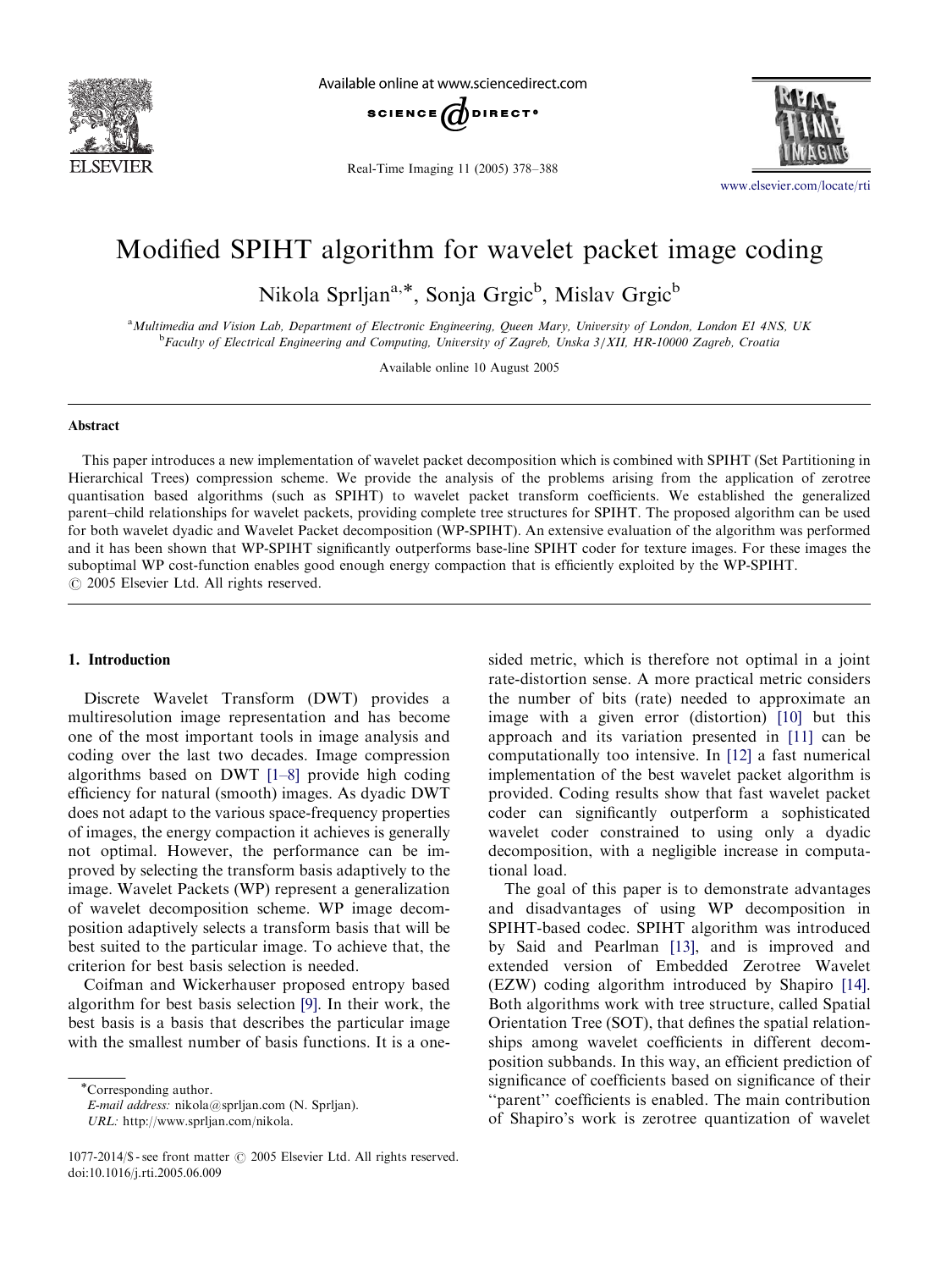coefficients and introduction of special zerotree symbol indicating that all coefficients in a SOT are found to be insignificant with respect to a particular quantization threshold. An embedded zerotree quantizer refines each input coefficient sequentially using a bitplane coding scheme, and it stops when the size of the encoded bitstream reaches the target bit-rate. SPIHT coder provides gain in PSNR over EZW due to introduction of a special symbol that indicates significance of child nodes of a significant parent and separation of child nodes (direct descendants) from second-generation descendants. To date, there have been numerous variants and extensions to SPIHT algorithm, for example: 3-D SPIHT for video coding [\[15–19\],](#page-9-0) SPIHT for color image coding [\[20,21\],](#page-9-0) and scalable SPIHT for network applications [\[22–25\]](#page-9-0).

Since the SPIHT algorithm relies on Spatial Orientation Trees (SOT) defined on dyadic subband structure, there are a few problems that arise from their adaptation to WP decomposition. First is the so-called parental conflict [\[26\]](#page-10-0), that happens when in the wavelet packet tree one or more of the child nodes are at the coarser scale than the parent node. It must be resolved in order that SOT structure with well-defined parent–child relationships for an arbitrary wavelet decomposition can be created. Xiong et al. [\[11\]](#page-9-0) avoided the parental conflict by restricting the choice of the basis. In their work the Space-Frequency Quantization (SFQ) algorithm is used. SFQ algorithm employs a rate-distortion (R-D) optimization framework for selecting the best basis and to assign an optimal quantiser to each of the wavelet packet subbands. Rajpoot et al. [\[26\]](#page-10-0) defined a set of rules to construct the zerotree structure for a given wavelet packet geometry and offered a general structure for an arbitrary WP decomposition. In their work a Compatible Zerotree Quantisation (CZQ) is utilized, and it does not impose restriction on the selection of WP basis. A comparison of PSNR obtained with CZQ-WP and SPIHT shows that SPIHT provides gain in PSNR over CZQ-WP for the standard test images, while CZQ-WP offers better visual quality than SPIHT [\[26\]](#page-10-0). This observation motivated us to use SPIHT with WP in order to exploit strengths of both methods. This extension of SPIHT we call Wavelet Packet SPIHT (WP-SPIHT).

This paper is organized as follows: In Section 2 wavelet analysis in the context of WP-SPIHT is described. In Section 3 we explain WP-SPIHT algorithm. Coding results are presented in Section 4, followed by conclusion in Section 5.

# 2. Wavelet analysis

Wavelet analysis of an image can be viewed in the frequency domain as partitioning into a set of subbands, where each partitioning step is obtained by applying the 2D wavelet transform. One level of 2D wavelet transform results in four sets of data (wavelet coefficients), that correspond to four 2D frequency subbands. For these four subbands, if the original image data is on the zero decomposition level (scale), we use the following notation on kth decomposition level:  $HH_k$  (high–high or diagonal details),  $HL_k$  (high–low or horizontal details),  $LH_k$  (low–high or vertical details),  $LL_k$  (low–low or approximation).  $LL_k$  subband is also called image approximation as it represents image on a lower scale, while to other subbands we refer as to image details. Wavelet decomposition is dyadic in a case when only the  $LL_k$  subband is further transformed. It results in a new set of subbands:  $HH_{k+1}$ ,  $HL_{k+1}$ ,  $LH_{k+1}$ ,  $LL_{k+1}$ . Dyadic decomposition used in image compression will thus generate hierarchical pyramidal structure, as shown in Fig. 1. If the dyadic decomposition of  $N$  levels is performed (N times transforming the low–low subband) the result will be  $3N + 1$  subbands. The WP decomposition is a generalization of wavelet dyadic decomposition, where further wavelet transform on detail subbands is possible, potentially producing up to  $4^N$ final subbands. A single wavelet packet decomposition thus provides a multitude of choices from which the best representation with respect to a design objective (e.g. compression efficiency) can be found.

In order to achieve compression gain while keeping the computational load reasonably low, two entities are needed: a criterion (cost function) for basis comparison and a fast search algorithm, which finds the best basis from the set of all possible bases. The best basis can be selected using either entropy based cost, as proposed in

| $\overline{\mathsf{L}}$  | $\mathsf{HL}_3$ |                 |                 |  |  |
|--------------------------|-----------------|-----------------|-----------------|--|--|
| $LH_3$                   | HH <sub>3</sub> | $\mathsf{HL}_2$ | $HL_1$          |  |  |
| LH <sub>2</sub>          |                 | HH <sub>2</sub> |                 |  |  |
| $\mathsf{L}\mathsf{H}_1$ |                 |                 | HH <sub>1</sub> |  |  |

Fig. 1. Pyramidal structure of 3-level wavelet decomposition.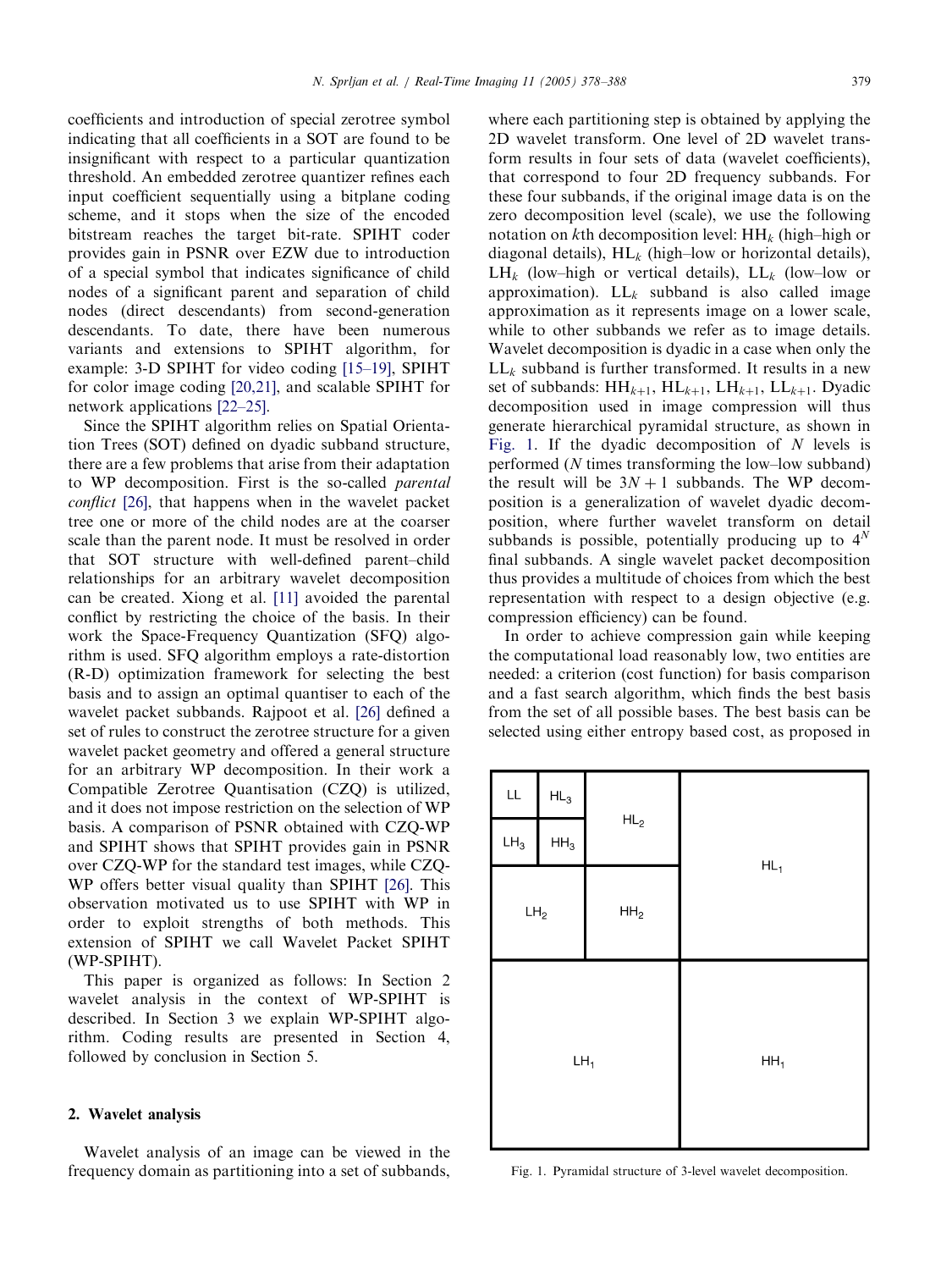[\[9\],](#page-9-0) or by jointly estimating the rate-distortion function, as in [\[10\]](#page-9-0), but whichever method is selected it does not explicitly define the parent–child relationships in produced wavelet subbands. The overall complexity of the approach in [\[10\]](#page-9-0) is extremely high, because the selection of best basis involves three embedded nonlinear optimization problems. In [\[9\]](#page-9-0) several cost functions based on entropy criterion where defined (Shannon, Logarithm of Energy, *l*-Norm and Threshold), but Shannon entropy was found as most attractive. Therefore, in this work we use Shannon entropy of wavelet coefficients as cost function for WP bases comparison. The cost is expressed in terms of bits and it provides fast and fairly accurate estimation of the actual output bits that will be spent in coding of the coefficients. In order to find the best basis we apply adaptive search using single spatial tree algorithm, [\[10,27\]](#page-9-0). There are two possible approaches for finding the best tree [\[27\]:](#page-10-0) fully grown tree and ''greedy'' grown tree. To compare complexity of each one the following notation is introduced here:  $L \times L$  is the size of a square image, N is the maximum allowed depth of the decomposition,  $\alpha_0$ is the constant specifying per-pixel complexity of DWT for a wavelet filter of a specific length, and  $\alpha_1$  is the constant specifying per-pixel complexity of the computation of the specific cost measure. With this notation the complexity of the dyadic wavelet transform  $f<sub>D</sub>$  is

$$
f_D = \sum_{k=0}^{N-1} \alpha_0 (2^{-k} L)^2 = \alpha_0 \frac{4^{N-1} - 1}{3 \times 4^{N-2}} L^2 \le \alpha_0 \frac{4}{3} L^2.
$$
 (1)

Since the decomposition is fixed, no computation of cost measure is necessary and the complexity is dependent only on  $\alpha_0$ . In a case where the full growth is employed, the best basis is searched over all possible bases. With respect to the given cost measure, the optimal basis can always be found. If all the intermediate subbands are preserved, i.e. the implementation is not in place, it can be shown that the complexity of a full growth  $f_F$  is

$$
f_F = (\alpha_0 N + \alpha_1 (N+1))L^2.
$$
 (2)

In this case the complexity is independent of the finally selected tree. The complexity of the greedy approach  $f_G$ is

$$
f_G = (\alpha_0(1 + r_t) + \alpha_1(2 + r_t))L^2,
$$
\n(3)

where  $0 \le r_t \le N - 1$  is the factor that depends on the finally selected tree. When the greedy search happens to grow the decomposition tree up to the fully grown tree, then  $r_t = N - 1$  and  $f_G = f_F$ . Depending on the source image, the complexity generally falls between the two specified extremes. Thus, greedy approach is in general computationally less complex on the expense of potentially suboptimal performance.

In the proposed implementation, each of the  $N$  steps of the dyadic wavelet decomposition is followed by the

greedy growing tree algorithm on the obtained high-pass subbands. The growth of the tree is controlled with parameter  $d \leq N$ , that defines the coarsest scale of the subband that can be produced by the greedy growth. Each subband that is on the scale finer than  $d$  is decomposed depending on the decision given by the cost function. The complexity for this type of decomposition is upper bounded with

$$
f_{G'_u} = f_D + 3\left(\alpha_0 \sum_{k=1}^{d-1} 2^{-2k} (d-k) + \alpha_1 \sum_{k=1}^{d-1} 2^{-2k} (d-k+1)\right) L^2
$$
  
=  $f_D + \frac{1}{3} \left(\alpha_0 \left(\frac{1}{4^{d-1}} + 3d - 4\right) + \alpha_1 \left(\frac{-2}{4^{d-1}} + 3d - 1\right)\right) L^2$   
 $\leq \left(\alpha_0 \left(d + \frac{4}{3}\right) + \alpha_1 d\right) L^2.$  (4)

It can be seen that the complexity increases linearly with  $d$ . The lower bound of the complexity, for the case when only the immediately lower level of the dyadic decomposition tree is grown, is given by

$$
f_{G'_l} = f_D + 3(\alpha_0 + 2\alpha_1) \sum_{k=1}^{d-1} 2^{-2k} L^2
$$
  
=  $f_D + \frac{4^{d-1} - 1}{4^{d-1}} (\alpha_0 + 2\alpha_1) L^2 \approx 2f_D.$  (5)

Since the algorithm execution time largely depends on the wavelet transform, this determines the overall WP-SPIHT execution time to be at least two times longer than for the baseline SPIHT.

Pseudocodes for WP decomposition/reconstruction and greedy tree growth algorithm are given in [Tables](#page-3-0) [1–3](#page-3-0). Dyadic wavelet decomposition interleaved with greedy growth decomposition of the high-pass subbands is defined by function ''Decompose'' (Table [1\)](#page-3-0), where the greedy growth itself is performed with the function ''WPanalysis'' (Table [2](#page-3-0)). The ''treeinfo'' vector contains a description of the chosen basis and is necessary at the decoder for proper reconstruction. This information represents a bit-stream overhead, but its influence on compression results is negligible. Note that when  $d = 0$ this is equivalent to performing only dyadic decomposition and in this case the WP-SPIHT coder produces results identical to the baseline SPIHT coder. SOTs are dynamically built during the decomposition. This is in the pseudocodes represented by the operations ''define parent–children relations'' and ''resolve parental conflicts", which are explained in Section 3. The image is reconstructed as shown in [Table 3](#page-3-0), using function ''Reconstruct'' for dyadic reconstruction, and, as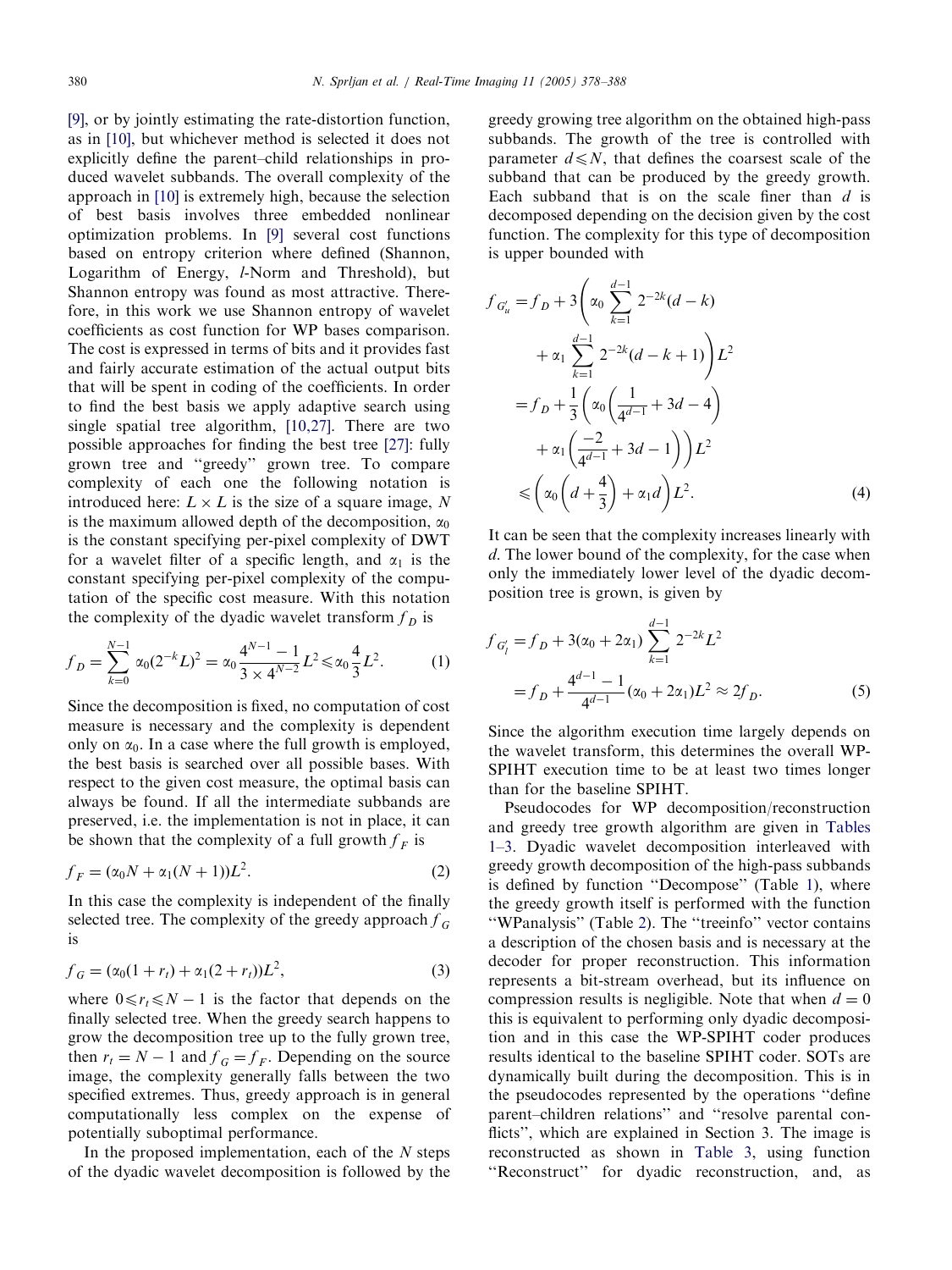<span id="page-3-0"></span>

| Table 1                                      |  |  |  |
|----------------------------------------------|--|--|--|
| Pseudocode for wavelet packets decomposition |  |  |  |

| function Decompose(image, $N$ , $d$ ) $\rightarrow$ {S, cost <sub>image</sub> , treeinf} |  |
|------------------------------------------------------------------------------------------|--|
|------------------------------------------------------------------------------------------|--|

 $image \rightarrow LL_0$ 

 $0 \rightarrow cost_{image}$  $[ ] \rightarrow \text{treeinf}$ for  $k = 1$  to N  $\text{DWT}(\text{LL}_{k-1}) \rightarrow \left[\left[\text{LL}_{k} \ \text{HL}_{k}\right]^T \left[\text{LH}_{k} \ \text{HH}_{k}\right]^T\right] \rightarrow \text{LL}_{k-1}$ if  $k < d$ WPanalysis(HL<sub>k</sub>,  $d - k$ , treeinf)  $\rightarrow$  {HL<sub>k</sub>, cost H<sub>I</sub>, treeinf} WPanalysis(LH<sub>k</sub>,  $d - k$ , treeinf)  $\rightarrow$  {LH<sub>k</sub>, cost<sub>LH</sub>, treeinf} WPanalysis(HH<sub>k</sub>,  $d - k$ , treeinf)  $\rightarrow$  {HH<sub>k</sub>, cost<sub>HH</sub>, treeinf} else  $cost(HL_k) \rightarrow cost_{HLk}$  $cost(LH_k) \rightarrow cost_{LH_k}$  $cost(HH_k) \rightarrow cost_{HH_k}$  $cost_{image} + cost_{HL_k} + cost_{LH_k} + cost_{HH_k} \rightarrow cost_{image}$ define parent–children relations resolve parental conflicts  $cost_{image} + cost(LL_N) \rightarrow cost_{image}$  $\mathsf{LL}_0 \to \mathsf{S} \equiv \bigcup_{k=1}^N (\mathsf{HL}_k, \mathsf{LH}_k, \mathsf{HH}_k), \mathsf{LL}_N$ 

Table 2

| Pseudocode for greedy tree growth algorithm |  |  |  |  |  |
|---------------------------------------------|--|--|--|--|--|
|---------------------------------------------|--|--|--|--|--|

function WPanalysis(S, depth, treeinf)  $\rightarrow$  {S, costs, treeinf}  $\text{DWT(S)} \to [[\text{LL HL}]^T [\text{LH HH}]^T] \to S$  $cost(S) \rightarrow cost_S$  $cost(LL) \rightarrow cost_{LL}$  $cost(HL) \rightarrow cost_{HL}$  $cost(LH) \rightarrow cost_{LH}$  $cost(HH) \rightarrow cost_{HH}$ if  $cost_{LL} + cost_{HL} + cost_{LH} + cost_{HH} < cost_{SS}$ if  $denth>1$ WPanalysis(LL,  $depth - 1$ , treeinf)  $\rightarrow$  {LL, cost<sub>LL</sub>, treeinf} WPanalysis(HL,  $depth - 1$ , treeinf)  $\rightarrow$  {HL, cost  $_{HI}$ , treeinf} WPanalysis(LH,  $depth - 1$ , treeinf)  $\rightarrow$  {LH, costLH}, treeinf} WPanalysis(HH, depth  $-1$ , treeinf)  $\rightarrow$  {HH, cost  $HH$ , treeinf}  $[1 \text{ treeinf}] \rightarrow \text{ treeinf}$  $cost_{LL} + cost_{HL} + cost_{LH} + cost_{HH} \rightarrow cost_{S}$  $[[LL HL]^T [LH HH]^T] \rightarrow S$ else [0 treeinf]  $\rightarrow$  treeinf

specified by the ''treeinfo'' parameter, the function ''WPsynthesis'' performs WP reconstruction.

## 3. Definition of SOTs in WP-SPIHT

SPIHT algorithm exploits the statistical properties of pyramid wavelet transformed image, which are energy compaction, cross-subband similarity and decaying of coefficient magnitudes across subbands. Fig. 2 indicates the SOTs and corresponding parent–children relationships across the subbands in the case of the dyadic

| anje |
|------|
|------|

| Pseudocode for wavelet packets reconstruction |
|-----------------------------------------------|
|                                               |

|                                 | function Reconstruct(S, N, d, treeinf) $\rightarrow$ image                     |
|---------------------------------|--------------------------------------------------------------------------------|
| for $k = N$ to 1                |                                                                                |
| if $k < d$                      |                                                                                |
|                                 | WPsynthesis(HH <sub>k</sub> , $d - k$ , treeinf) $\rightarrow$ HH <sub>k</sub> |
|                                 | WPsynthesis(LH <sub>k</sub> , $d - k$ , treeinf) $\rightarrow$ LH <sub>k</sub> |
|                                 | WPsynthesis(HL <sub>k</sub> , $d - k$ , treeinf) $\rightarrow$ HL <sub>k</sub> |
|                                 | $IDWT(LL_k, HL_k, LH_k, HH_k) \rightarrow LL_{k+1}$                            |
| $LL_0 \rightarrow \text{image}$ |                                                                                |
|                                 |                                                                                |
|                                 |                                                                                |
|                                 | function WPsynthesis(S, <i>depth</i> , treeinf) $\rightarrow$ S                |
| if treeinf <sub>1</sub> == 1    |                                                                                |
|                                 | remove treeinf <sub>1</sub> from treeinf                                       |
|                                 |                                                                                |
|                                 |                                                                                |
|                                 | $S \rightarrow [[LL HL]^T[LH H H]^T]$                                          |
| if $depth > 1$                  | WPsynthesis(HH, $depth - 1$ , treeinf) $\rightarrow$ {HH, treeinf}             |

WPsynthesis(HL,  $depth - 1$ , treeinf)  $\rightarrow$  {HL, treeinf} WPsynthesis(LL,  $depth - 1$ , treeinf)  $\rightarrow$  {LL, treeinf}

 $IDWT(LL, HL, LH, HH) \rightarrow S$ 

else remove treeinf<sub>1</sub> from treeinf



Fig. 2. Parent–children relations across subbands.

decomposition. In the text that follows, a wavelet transform coefficient is also referred to as a ''pixel''. Let  $c(i, j)$  denote the wavelet transform coefficient (pixel) at (row,column) position in the transformed image. The set of immediate descendants (children) of a coefficient is denoted by  $O(i, j)$ , the set of all descendants  $D(i, j)$ , and the set of all descendants, but excluding immediate children is  $L(i, j) = D(i, j) \setminus O(i, j)$ , Fig. 2. If  $c(1,1)$  is pixel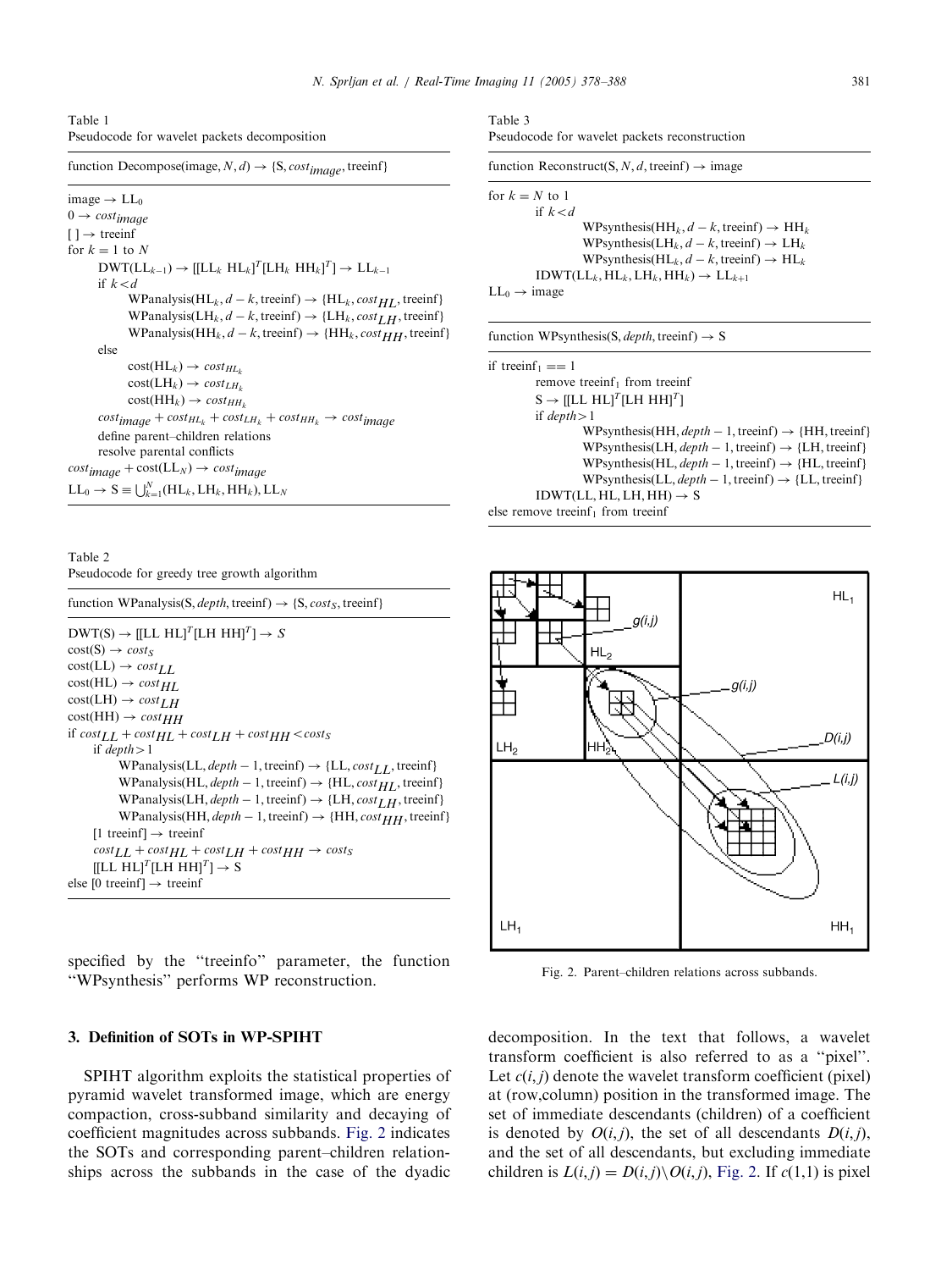<span id="page-4-0"></span>in the upper left corner of the image, for the dyadic decomposition the set O is defined as  $O(i, j) = \{(2i 1, 2j - 1$ ),  $(2i - 1, 2j)$ ,  $(2i, 2j - 1)$ ,  $(2i, 2j)$ } (for LH<sub>n</sub>, HL<sub>n</sub> and HH<sub>n</sub> subbands,  $n = 2...N$ ). For LL<sub>N</sub> the set O can be defined in several ways with negligible variations in compression performance. Here the definition as in EZW is selected, where  $O(i, j) = \{(i, 2j - 1), (2i - 1, j),$  $(2i - 1, 2j - 1)$ . For the case of the WP decomposition, the parent–child relations have to be adapted in a way that the property of cross-level similarities is preserved. Dyadic decomposition level of a certain subband is defined, and its value is the same as of the initial dyadic subband from which it has been obtained by further decomposition, e.g. all subbands obtained from decomposing  $LH_1$  are at the same dyadic decomposition level. Therefore, the same dyadic decomposition level does not implicate the same scale—just the same position on a dyadic wavelet tree.

The examples of parent–child assignments are shown in Fig. 3, where each subband is marked with a dot whose radius is inversely proportional to its scale. If the whole subband is treated as node in a SOT, Natural Parent (NP) can be defined as an SOT node whose child is on the immediately finer scale. A child of an NP must have the same relative position as NP, if a relative position of subband is defined in regard to initial dyadic subband from which it is obtained by further decomposition. With regular SOTs, as in SPIHT, each parent coefficient has four of its children on the same spatial location and immediately on next lower level of wavelet decomposition tree. Therefore all parents in dyadic wavelet decompositions are natural, Fig. 3(a). With WP



Fig. 3. Examples of parent–child assignments: (a) wavelet decomposition tree, (b) wavelet packet trees and inter-level dependencies, (c) parent–child assignments after resolving the parental conflicts.

decomposition the parent–child assignments are more complex since that there can be various scale differences between subbands on adjacent dyadic decomposition levels. In contrast to dyadic decomposition, in the wavelet packet tree one or more of the child nodes can be at the coarser scale than the parent node. Two types of parental conflict can arise:

- (1) Type 1—When a coefficient in a child node can be associated to multiple parent coefficients in the parent node.
- (2) Type 2—When more than four coefficients in a child node can be children coefficients to a coefficient in the parent node.

Let R denote the node representing the lowest frequency subband  $(LL<sub>N</sub>)$  in the top-left corner of a dyadic decomposed image, Fig. 3(b). It has three children represented with nodes  $T_1$ ,  $T_2$  and  $T_3$ , which correspond to the coarsest scale high-frequency subbands  $HL<sub>N</sub>$ ,  $LH_N$  and  $HH_N$ . These are the root nodes of three compatible SOTs with different orientations—horizontal, vertical and diagonal, respectively. All subbands on next lower level are here called child subbands, although when parental conflicts are resolved, a real parent can be found in some upper level. Four different cases of interlevel dependencies can be recognized:

- (1) A subband has within the same relative position child subbands which are on a coarser scale (parental conflict, type 1); example is the subtree of  $T_2$  and child subbands  $C_1$ ,  $C_2$ ,  $C_3$ ,  $C_4$ , Fig. 3(b).
- (2) A subband has within the same relative position child subband that is on the same scale; example is the subtree of  $T_2$ , Fig. 3(b).
- (3) A subband has within the same relative position child subband that is on a immediately finer scale; example is the subtree of  $T_3$  (NP-natural parent– child relation), Fig. 3(b).
- $(4)$  Relative position of subband overlaps with the relative position of a child subband that is on a scale more than one level finer (parental conflict, type 2); example is the subtree of  $T_1$ , Fig. 3(b).

In [\[11\]](#page-9-0) only wavelet trees with cases (2) and (3) were considered. In [\[26\]](#page-10-0) case (1) is resolved by moving up in the tree all subbands on a lower level that caused the parental conflict, until the conflict is resolved, i.e. until case (1) turns to (2) or (3). In case (2) there is only one child per parent, as the involved subbands are on the same scale. We adopted the same approach for these two cases, but we also consider case (4) which we resolved by assigning the child subband to the first subband on higher level that is found within same relative position, using some predefined scanning order. In that case one node can have more than four children,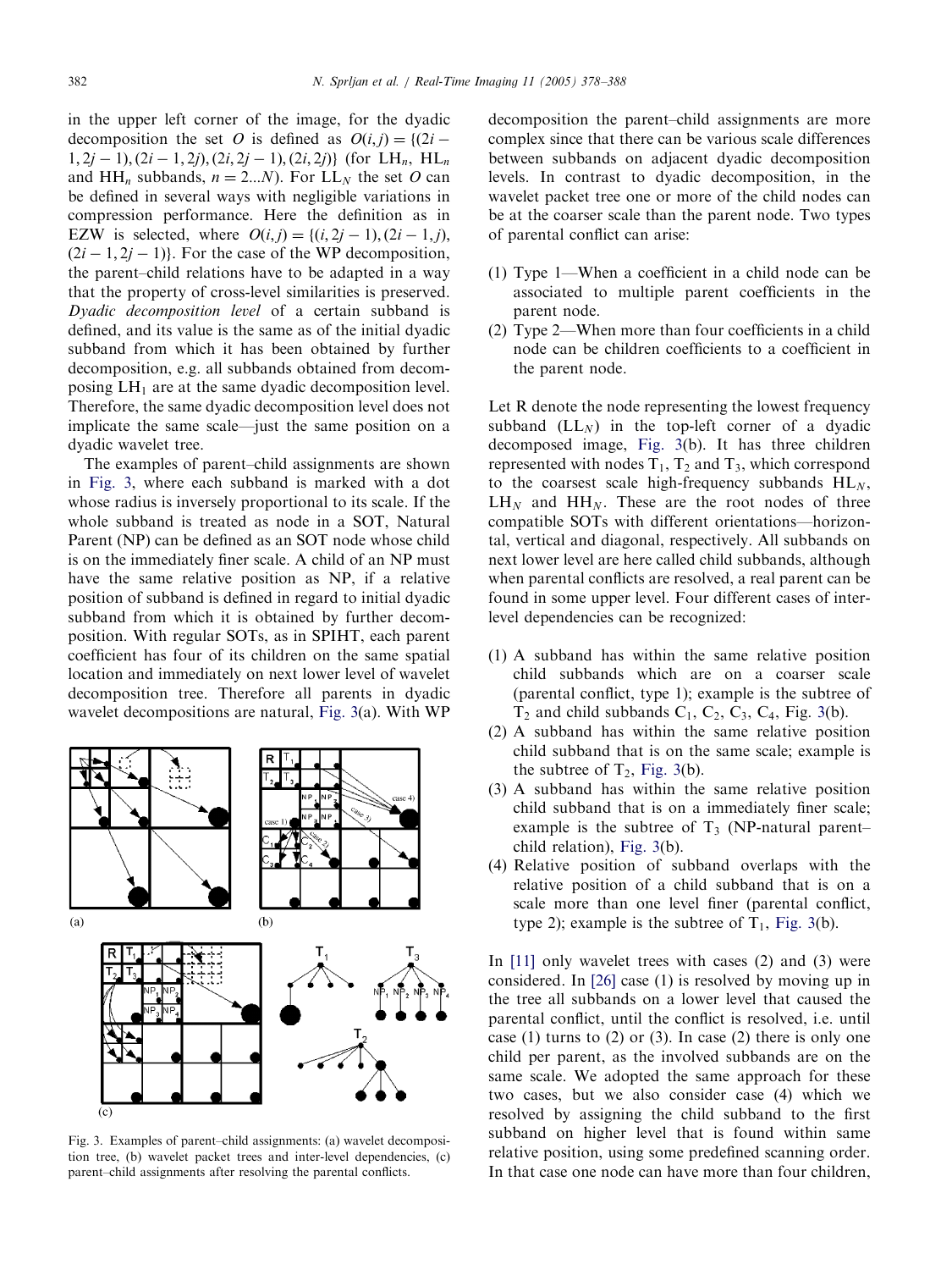specifically, the number of children becomes  $4^n$ , *n* being the difference in scales between parent and child node. The required modification of SPIHT is introduced that enables support for parents having any number of children, thus covering cases (2) and (4). [Fig. 3\(](#page-4-0)c) shows examples of parent–child assignments after resolving the parental conflicts. The conflicts arisen after one step of dyadic decomposition and subsequent greedy growth of the high-pass subbands, are resolved before performing next level of the dyadic decomposition, as shown in [Table 1](#page-3-0).

#### 4. Experimental results

WP-SPIHT algorithm has been tested on eight 512  $\times$ 512 images: ''Goldhill'', ''Lena'', ''Barbara'', ''Fingerprints'', ''Zone'' and three textures from the ''Brodatz'' album [\[28\]](#page-10-0)—''D49'', ''D76'' and ''D106''. Biorthogonal 9/7 transform is used for wavelet packets decomposition. Fig. 4 shows examples of best basis geometry from the experiments. The software used in experiments is available at [\[29\].](#page-10-0)

We present WP-SPIHT and SPIHT coding results both visually and in the terms of PSNR. For natural images ''Lena'', ''Goldhill'' and ''Barbara'' PSNR results for SPIHT are better than for WP-SPIHT, Figs. 5–7, while WP-SPIHT provides better visual quality for textured parts of these images. We use the term 'texture' to describe region of the image composed of repetitive and approximately periodic patterns which are small in comparison to region's size. To demonstrate the performance, [Figs. 8–11](#page-6-0) compare visual quality of SPIHT and WP-SPIHT decoded images ''Barbara'' and ''Goldhill''.

Representation of finely textured regions is noticeably better for WP-SPIHT algorithm, [Fig. 9.](#page-6-0) In [Fig. 11](#page-6-0)(b) it can be seen that texture of the roof has been erased by



Fig. 4. Best basis geometry: (a) Goldhill, (b) Lena, (c) Barbara, (d) Fingerprints, (e) Zone, (f) D49.



Fig. 5. Lena: comparison of PSNR values for SPIHT and WP-SPIHT.



Fig. 6. Goldhill: comparison of PSNR values for SPIHT and WP-SPIHT.



Fig. 7. Barbara: comparison of PSNR values for SPIHT and WP-SPIHT.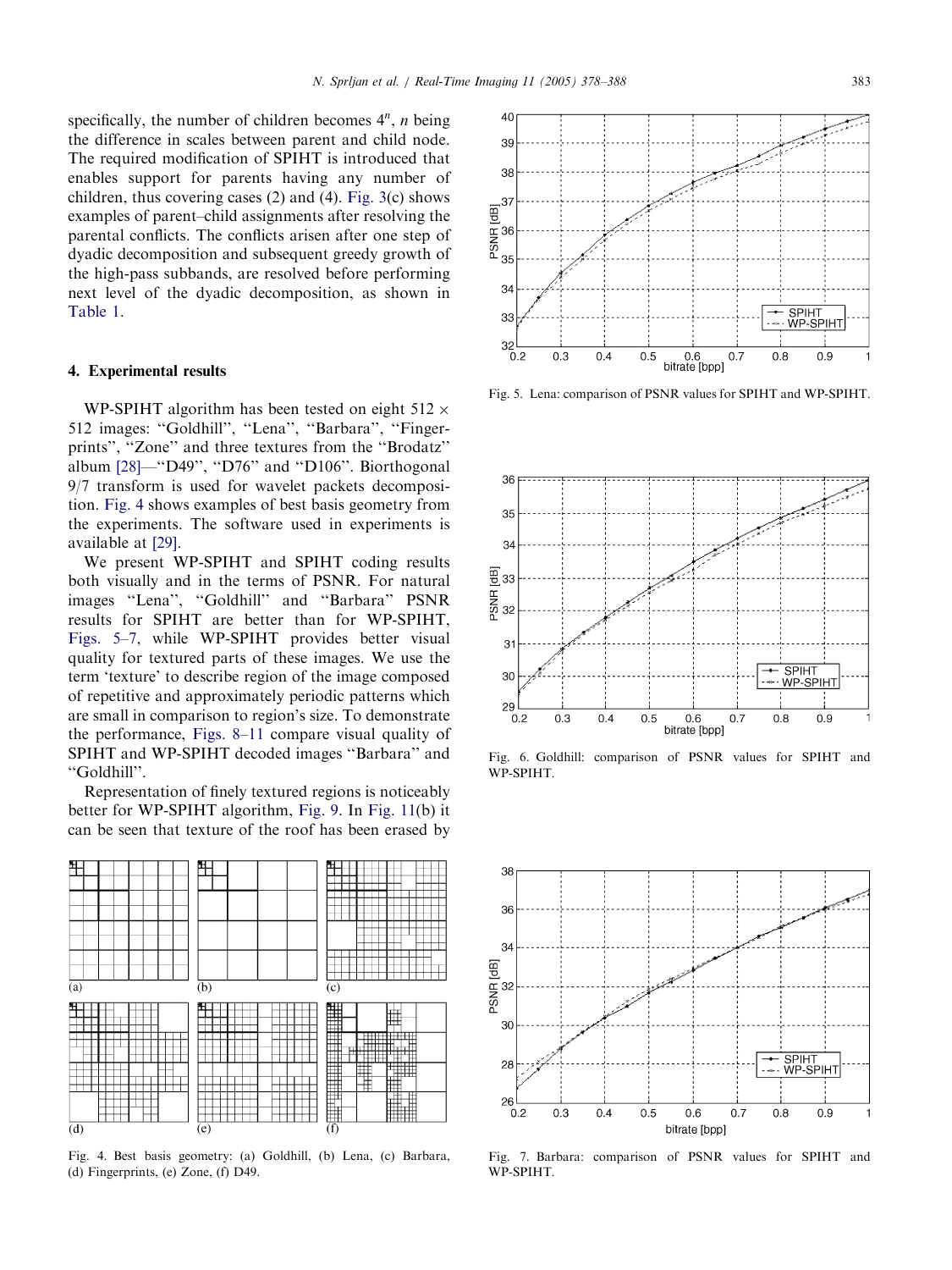<span id="page-6-0"></span>

Fig. 8. (a) Original image Barbara, (b) SPIHT decoded, 0.25 bpp, (c) WP-SPIHT decoded, 0.25 bpp.



Fig. 9. Magnified detail from image Barbara: (a) original, (b) SPIHT decoded, 0.25 bpp, (c) WP-SPIHT decoded, 0.25 bpp.



Fig. 10. (a) Original Goldhill, (b) SPIHT decoded, 0.25 bpp, (c) WP-SPIHT decoded, 0.25 bpp.



Fig. 11. Magnified detail from image Goldhill: (a) original, (b) SPIHT decoded, 0.25 bpp, (c) WP-SPIHT decoded, 0.25 bpp.

SPIHT, while WP-SPIHT has preserved it, Fig. 11(c). Wavelet packet basis can represent waveforms that are very well localized in frequency and therefore can be very well fitted for a particular image since it can match oscillatory patterns of image textures. For images that contain a mixture of smooth and textured features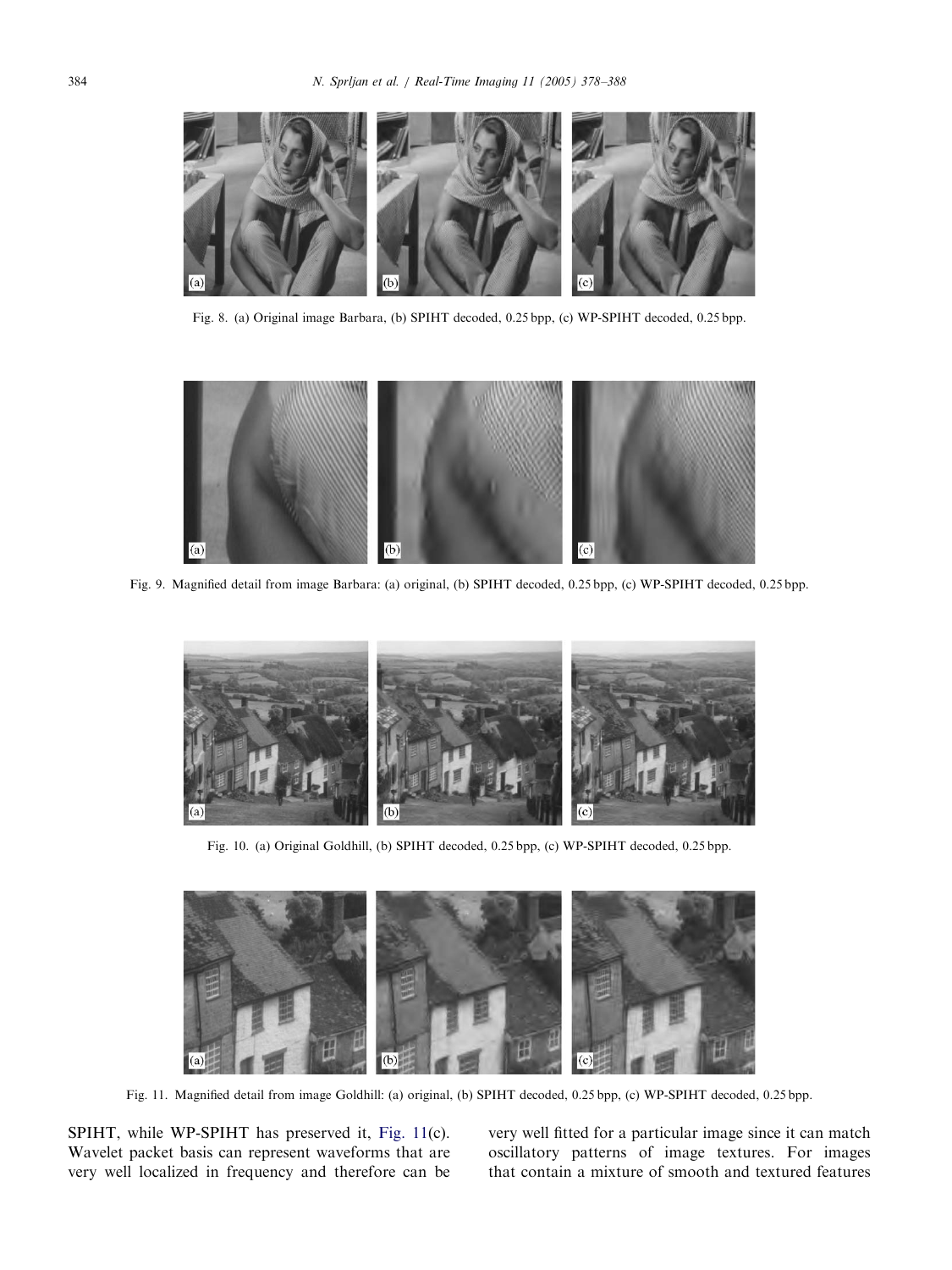<span id="page-7-0"></span>WP-SPIHT yields lower PSNR than SPIHT, but textured parts of these images have better visual quality for WP-SPIHT than for SPIHT. Ringing artefacts are visible for both SPIHT and WP-SPIHT at sharp edges where the intensity abruptly changes. Wavelet coefficients of a large magnitude in the high-pass subbands can be observed on locations corresponding to the edges in the image. The error caused by quantization of these coefficients will cause phenomenon of ringing artefacts that are localized around the affected edges. In the WP case, quantization of these coefficients can affect large regions around edges since the support of wavelet filters operating on high-pass wavelet coefficients is increased.

WP-SPIHT algorithm outperforms SPIHT in terms of PSNR for "Fingerprints", synthetic image "Zone" and images of textures, Figs.  $12-16$ . Compression results for synthetic image ''Zone'' with oscillatory pattern and three textures from the ''Brodatz'' album demonstrate the property of WP-SPIHT algorithm of reproducing oscillatory patterns and textures. The basis selected by the algorithm is usually well adapted to the target image,



Fig. 12. Fingerprints: comparison of PSNR values for SPIHT and WP-SPIHT.



Fig. 13. Zone: comparison of PSNR values for SPIHT and WP-SPIHT.



Fig. 14. Texture D49: comparison of PSNR values for SPIHT and WP-SPIHT.



Fig. 15. Texture D76: comparison of PSNR values for SPIHT and WP-SPIHT.



Fig. 16. Texture D106: comparison of PSNR values for SPIHT and WP-SPIHT.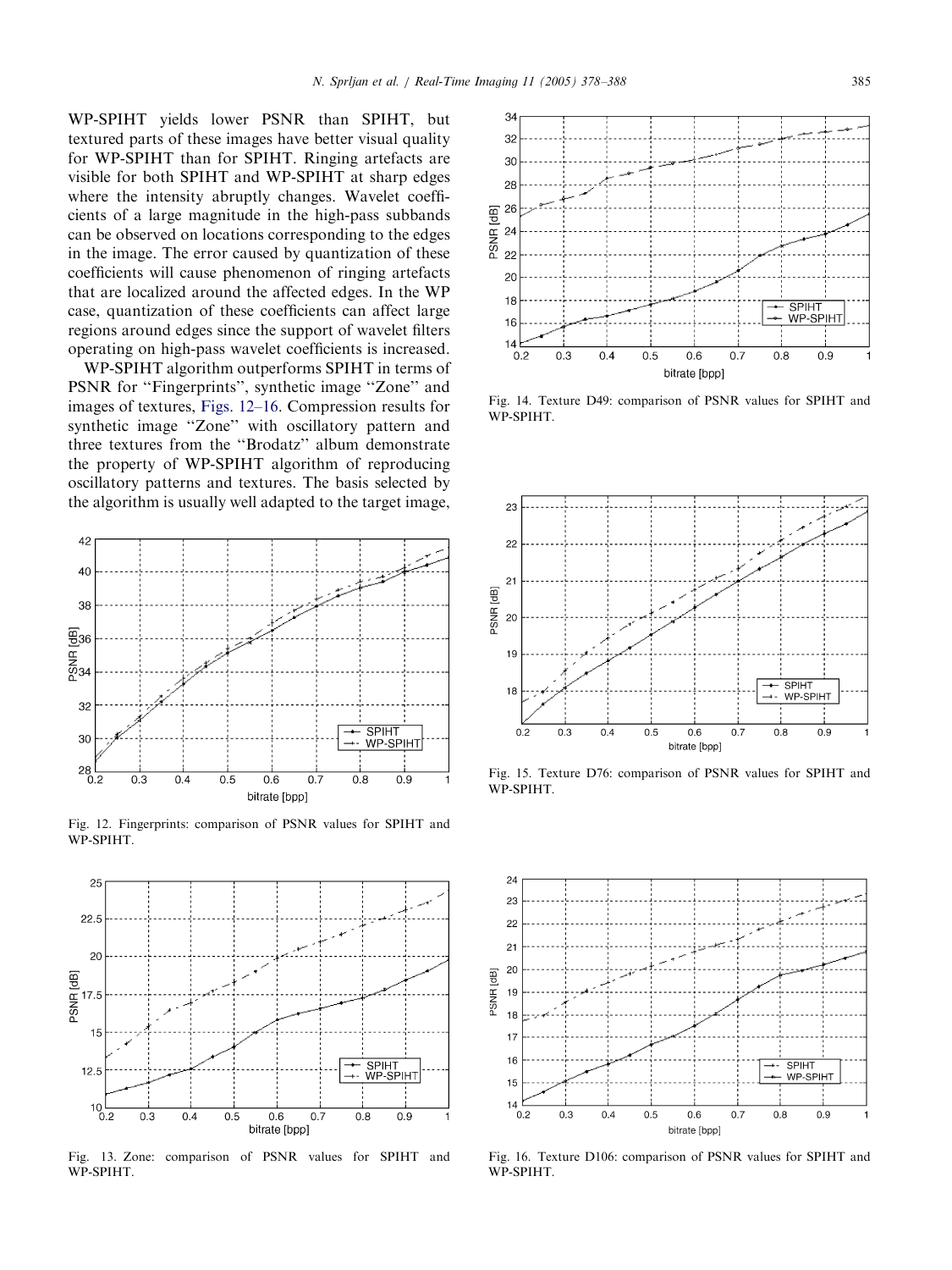and with the WP-SPIHT coder it is possible to obtain much crisper reconstructed image than with the SPIHT coder.

Images ''Fingerprints'' and ''Zone'' contain oscillatory patterns in the vertical, horizontal and diagonal directions. Zone contains concentric circular pattern with monotonic increase in frequency towards borders of the image. Improvement of WP-SPIHT algorithm is less significant for ''Fingerprints'' (0.1–0.3 dB) than for "Zone"  $(2.5-4 dB)$ , [Figs. 12](#page-7-0) and [13.](#page-7-0) WP-SPIHT coder persistently outperforms SPIHT for compressing textures, Figs.  $14-16$ . Figs.  $17-19$  show the result of a compression using SPIHT and WP-SPIHT at the same compression rate (0.25 bpp) for images ''Fingerprints'', ''Zone'' and texture ''D49'', respectively. We notice in

Fig. 18 that WP-SPIHT image has much better visual quality than SPIHT image in the corners of image Zone that contain high frequency alternations of black and white lines, but in the center of this image (low frequency alternations), WP-SPIHT introduces smearing effect, which is not so noticeable in SPIHT image. In Fig. 19 we can see that in SPIHT image vertical lines are lost and in WP-SPIHT are still visible. For other textures from Brodatz album similar results are achieved.

Possible application of WP-SPIHT algorithm can be found in object-based wavelet image coding system where different image regions can be coded separately with its own compression ratio. In this approach WP-SPIHT can be employed for coding of texture regions of



Fig. 17. (a) Original Fingerprints, (b) SPIHT: decoded Fingerprints, 0.25 bpp, (c) WP-SPIHT: decoded Fingerprints, 0.25 bpp.



Fig. 18. (a) Original Zone, (b) SPIHT: decoded Zone, 0.25 bpp, (c) WP-SPIHT: decoded Zone, 0.25 bpp.



Fig. 19. (a) Original texture D49, (b) SPIHT: decoded D49, 0.25 bpp, (c) WP-SPIHT: decoded D49, 0.25 bpp.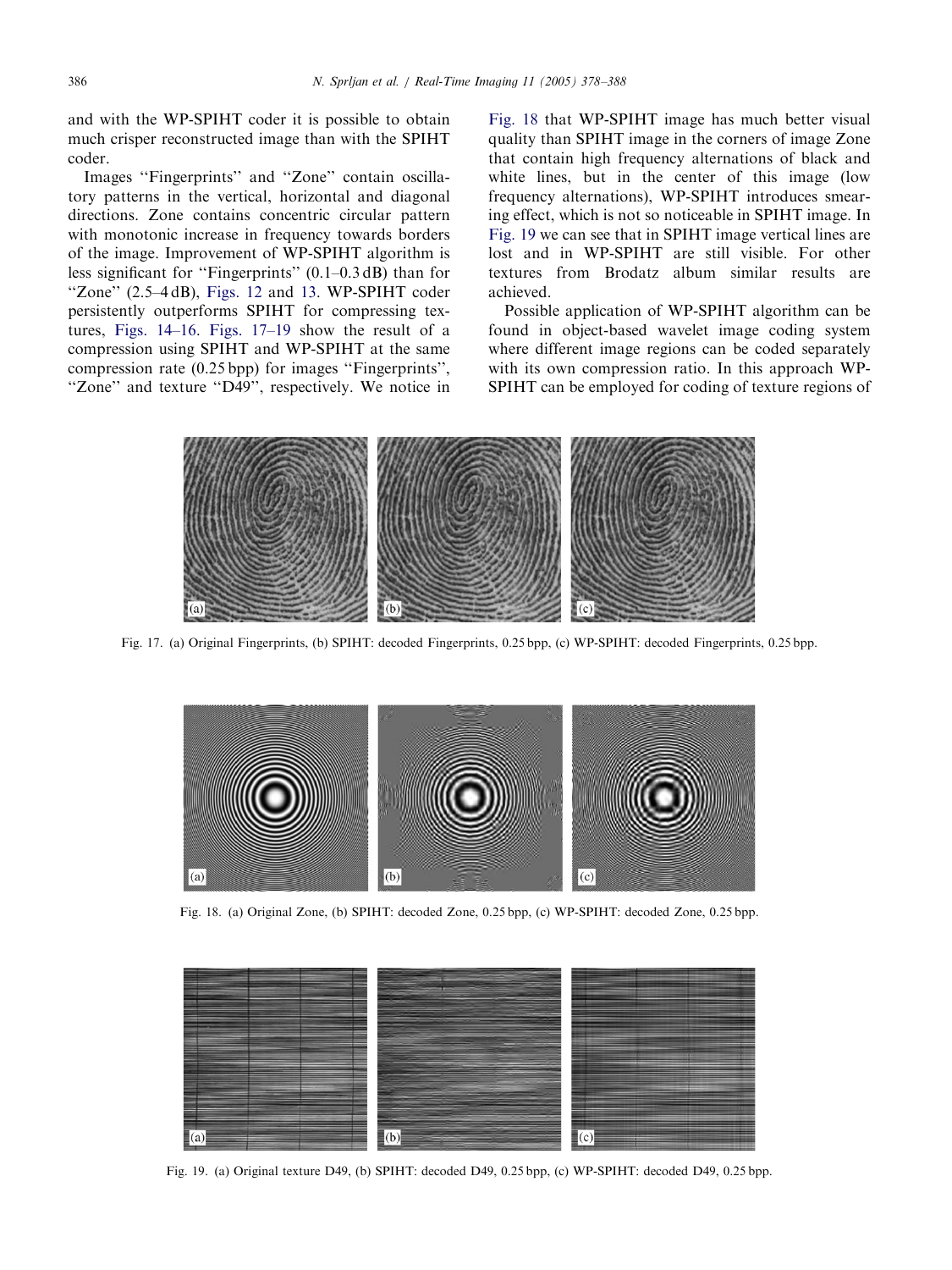<span id="page-9-0"></span>an image and SPIHT for other regions. Moreover, WP-SPIHT algorithm can be used in applications where excellent texture coding performance is essential such as compression of satellite/remote sensing images or medical images for telemedicine, where use of WP-SPIHT algorithm can lead to significant results and improved diagnosis.

## 5. Conclusion

Efficient set of rules for establishing zerotree structures when used with WP decomposition is presented. The proposed solution enables the modification of popular SPIHT scheme, called WP-SPIHT—a combination ofWP as a decomposition method with SPIHT as an image compression scheme. The compression performance of WP-SPIHT has been compared to SPIHT both visually and in terms of PSNR. WP-SPIHT significantly outperforms SPIHT for textures. For natural images, which consist of both smooth and textured areas, the chosen cost function used in WP is not capable of estimating correctly the true cost for a case when the subband is encoded with SPIHT. For those images the PSNR performance of WP-SPIHT is usually slightly worse. As opposed to wavelets, wavelet packet basis might not necessarily produce coefficients that help towards success of the zerotree quantization. Using the entropy as a criterion for the best basis selection can result into many coarse scale high frequency subbands. If a coefficient somewhere at the bottom of the zerotree is found to be significant, the parent nodes need to be encoded even if some of them are insignificant. One way to improve those results would be in designing an advanced cost metric that would take into account the characteristics of SPIHT algorithm and provide optimal distortion value for a given bitrate.

#### References

- [1] Antonini M, Barland M, Mathieu P, Daubechies I. Image coding using the wavelet transform. IEEE Transactions on Image Processing 1992;2:205–20.
- [2] Grgic S, Grgic M, Zovko-Cihlar B. Performance analysis of image compression using wavelets. IEEE Transactions on Industrial Electronics 2002;48:682–95.
- [3] Grgic S, Kers K, Grgic M. Image compression using wavelets. Proceedings of the IEEE international symposium on industrial electronics, ISIE'99, Bled, Slovenia, 12–16 July 1999. p. 99–104.
- [4] Hilton ML, Jawerth BO, Sengupta A. Compressing still and moving images with wavelets. Multimedia Systems 1994;2:218–27.
- [5] Lewis AS, Knowles G. Image compression using the 2-D wavelet transform. IEEE Transactions on Image Processing  $1992:1:244-50.$
- [6] Taubman D, Marcellin MW. JPEG2000 image compression: fundamentals, standards and practice. Dordrecht: Kluwer Academic Publishers; 2002.
- [7] Martin K, Lukac R, Plataniotis KN, Binary shape mask representation for zerotree-based visual object coding. Proceedings of the Canadian conference on electrical and computer engineering, CCECE/CCGEI 2004, Niagara Falls, Ont., Canada, 2–5 May 2004, p. 2197–200.
- [8] Martin K, Lukac R, Plataniotis KN. Efficient encryption of wavelet-based coded color images. Pattern Recognition 2005;38:1111–5.
- [9] Coifman RR, Wickerhauser MV. Entropy based algorithms for best basis selection. IEEE Transactions on Information Theory 1992;38:713–8.
- [10] Ramchandran K, Vetterli M. Best wavelet packet bases in a rate distortion sense. IEEE Transactions on Image Processing 1993;2:160–75.
- [11] Xiong Z, Ramchandran K, Orchard MT. Wavelet packet image coding using space-frequency quantization. IEEE Transactions on Image Processing 1998;7:892–8.
- [12] Meyer FG, Averbuch AZ, Stromberg JO. Fast adaptive wavelet packet image compression. IEEE Transactions on Image Proces- $\sin\sigma$  2000; 9:792–800.
- [13] Said A, Pearlman WA. A new fast and efficient image codec based on set partitioning in hierarchical trees. IEEE Transactions on Circuits and Systems for Video Technology 1996;6:243–50.
- [14] Shapiro JM. Embedded image coding using zerotrees of wavelets coefficients. IEEE Transactions on Signal Processing 1993;41:3445–62.
- [15] Kim BJ, Xiong Z, Pearlman WA. Low bit-rate scalable video coding with 3-D set partitioning in hierarchical trees (3-D SPIHT). IEEE Transactions on Circuits and Systems for Video Technology 2000;10:1374–87.
- [16] Cho S, Pearlman WA. A full-featured, error-resilient, scalable wavelet video codec based on the set partitioning in hierarchical trees (SPIHT) algorithm. IEEE Transactions on Circuits and Systems for Video Technology 2002;12:157–71.
- [17] Mukherjee D, Mitra SK. Vector SPIHT for embedded wavelet video and image coding. IEEE Transactions on Circuits and Systems for Video Technology 2003;13:231–46.
- [18] Farshchian M, Cho S, Pearlman WA. Optimal error protection for real time image and video transmission. Proceedings of the 2004 IEEE international conference on acoustics, speech, and signal processing, ICASSP 2004, Montreal, Canada, 17–21 May 2004, IV-625–IX-28.
- [19] Kim J, Mersereau RM, Altunbasak Y. A multiple-substream unequal error-protection and error-concealment algorithm for SPIHT-coded video bitstreams. IEEE Transactions on Image Processing 2004;13:1547–53.
- [20] Kassim AA, Lee WS. Embedded color image coding using SPIHT with partially linked spatial orientation trees. IEEE Transactions on Circuits and Systems for Video Technology 2003;13:203–6.
- [21] Bouridane A, Khelifi F, Amira A, Kurugollu F, Boussakta S. A very low bit-rate embedded color image coding with SPIHT, Proceedings of the 2004 IEEE international conference on acoustics, speech, and signal processing, ICASSP 2004, Montreal, Canada, 17–21 May 2004, p. III-689–III-92.
- [22] Alatan AA, Zhao M, Akansu AN. Unequal error protection of SPIHT encoded image bit streams. IEEE Journal on Selected Areas in Communications 2000;18:814–8.
- [23] Danyali H, Mertins A. Highly scalable image compression based on SPIHT for network applications. Proceedings of the 2002 IEEE international conference on image processing, ICIP 2002, Rochester, NY, USA, 22–25 September 2002, p. I-217–I-220
- [24] Fang JT, Shyu WL, Wu CS. Clustering SPIHT output bits for wireless communications. Electronics Letters 2003;39: 235–6.